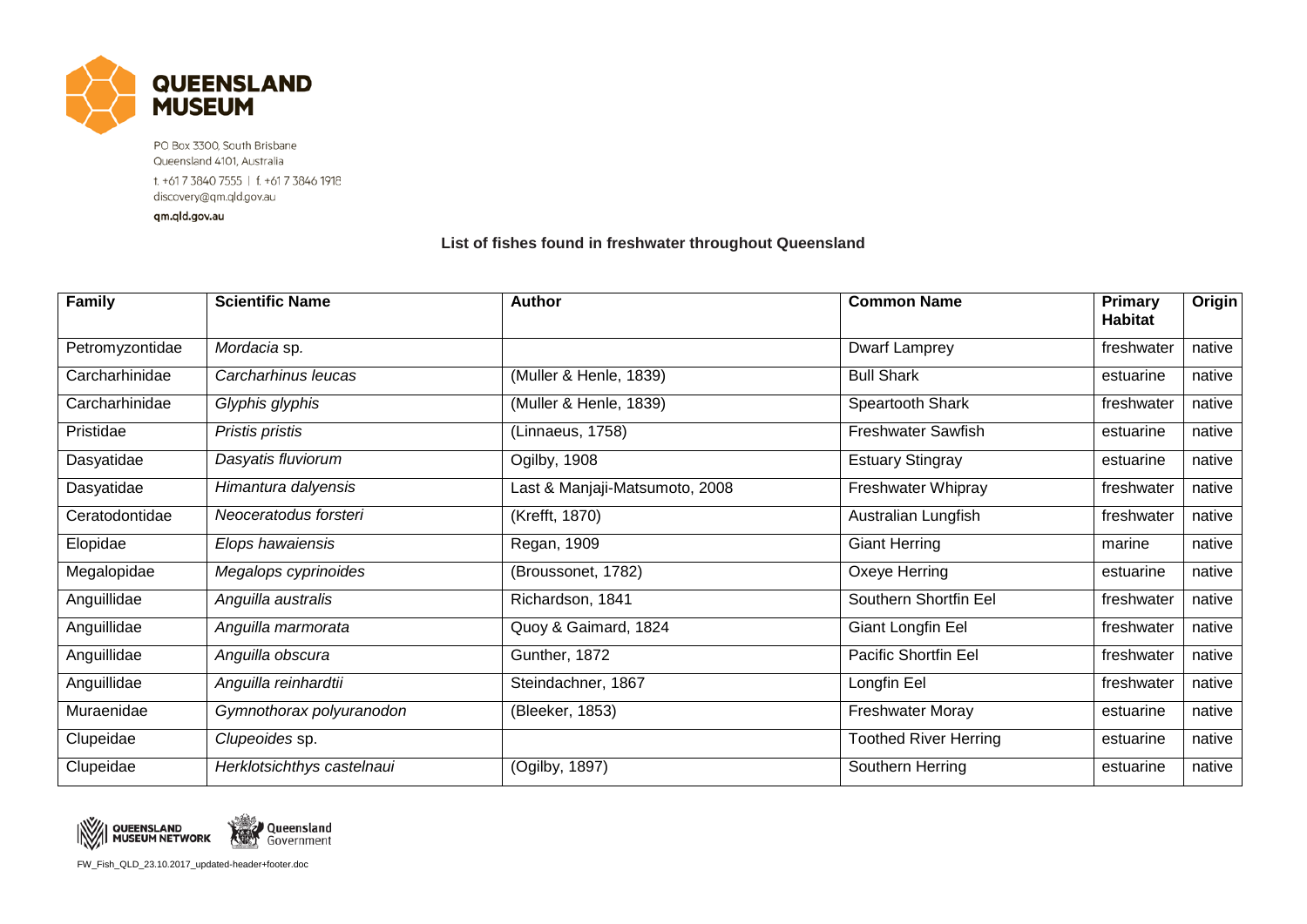| Clupeidae      | Nematalosa erebi           | (Gunther, 1868)             | <b>Bony Bream</b>           | freshwater | native |
|----------------|----------------------------|-----------------------------|-----------------------------|------------|--------|
| Clupeidae      | Potamalosa richmondia      | (Macleay, 1879)             | <b>Freshwater Herring</b>   | freshwater | native |
| Engraulidae    | Thryssa scratchleyi        | (Ramsay & Ogilby, 1886)     | <b>Freshwater Anchovy</b>   | estuarine  | native |
| Osteoglossidae | Scleropages jardinii       | (Saville-Kent, 1892)        | Northern Saratoga           | freshwater | native |
| Osteoglossidae | Scleropages leichardti     | Gunther, 1864               | Southern Saratoga           | freshwater | native |
| Salmonidae     | Oncorhynchus mykiss        | (Walbaum, 1792)             | <b>Rainbow Trout</b>        | freshwater | exotic |
| Retropinnidae  | Retropinna semoni          | (Weber, 1895)               | <b>Australian Smelt</b>     | freshwater | native |
| Galaxiidae     | Galaxias maculatus         | (Jenyns, 1842)              | <b>Common Galaxias</b>      | freshwater | native |
| Galaxiidae     | Galaxias olidus            | Gunther, 1866               | <b>Mountain Galaxias</b>    | freshwater | native |
| Chanidae       | Chanos chanos              | (Forsskal, 1775)            | Milkfish                    | estuarine  | native |
| Cyprinidae     | Carassius auratus          | (Linnaeus, 1758)            | Goldfish                    | freshwater | exotic |
| Cyprinidae     | Cyprinus carpio            | Linnaeus, 1758              | European Carp               | freshwater | exotic |
| Cyprinidae     | Puntius conchonius         | (Hamilton, 1822)            | Rosy Barb                   | freshwater | exotic |
| Cyprinidae     | Tanichthys albonubes       | Lin, 1932                   | <b>Mountain Minnow</b>      | freshwater | exotic |
| Cobitidae      | Misgurnus anguillicaudatus | (Cantor, 1842)              | Oriental Weatherloach       | freshwater | exotic |
| Ariidae        | Neoarius berneyi           | (Whitley, 1941)             | <b>Highfin Catfish</b>      | freshwater | native |
| Ariidae        | Neoarius graeffei          | (Kner & Steindachner, 1867) | <b>Blue Catfish</b>         | estuarine  | native |
| Ariidae        | Sciades leptaspis          | (Bleeker, 1862)             | <b>Boofhead Catfish</b>     | estuarine  | native |
| Ariidae        | Sciades paucus             | (Kailola, 2000)             | <b>Shovelnose Catfish</b>   | freshwater | native |
| Plotosidae     | Anodontiglanis dahli       | Rendahl, 1922               | <b>Toothless Catfish</b>    | freshwater | native |
| Plotosidae     | Neosiluroides cooperensis  | Allen & Feinberg, 1998      | <b>Cooper Creek Catfish</b> | freshwater | native |
| Plotosidae     | Neosilurus ater            | (Perugia, 1894)             | <b>Black Catfish</b>        | freshwater | native |
| Plotosidae     | Neosilurus brevidorsalis   | (Gunther, 1867)             | <b>Shortfin Catfish</b>     | freshwater | native |
| Plotosidae     | Neosilurus hyrtlii         | Steindachner, 1867          | <b>Hyrtl's Catfish</b>      | freshwater | native |
| Plotosidae     | Neosilurus mollespiculum   | Allen & Feinberg, 1998      | Softspine Catfish           | freshwater | native |
| Plotosidae     | Porochilus sp.             |                             | <b>Gulf Catfish</b>         | freshwater | native |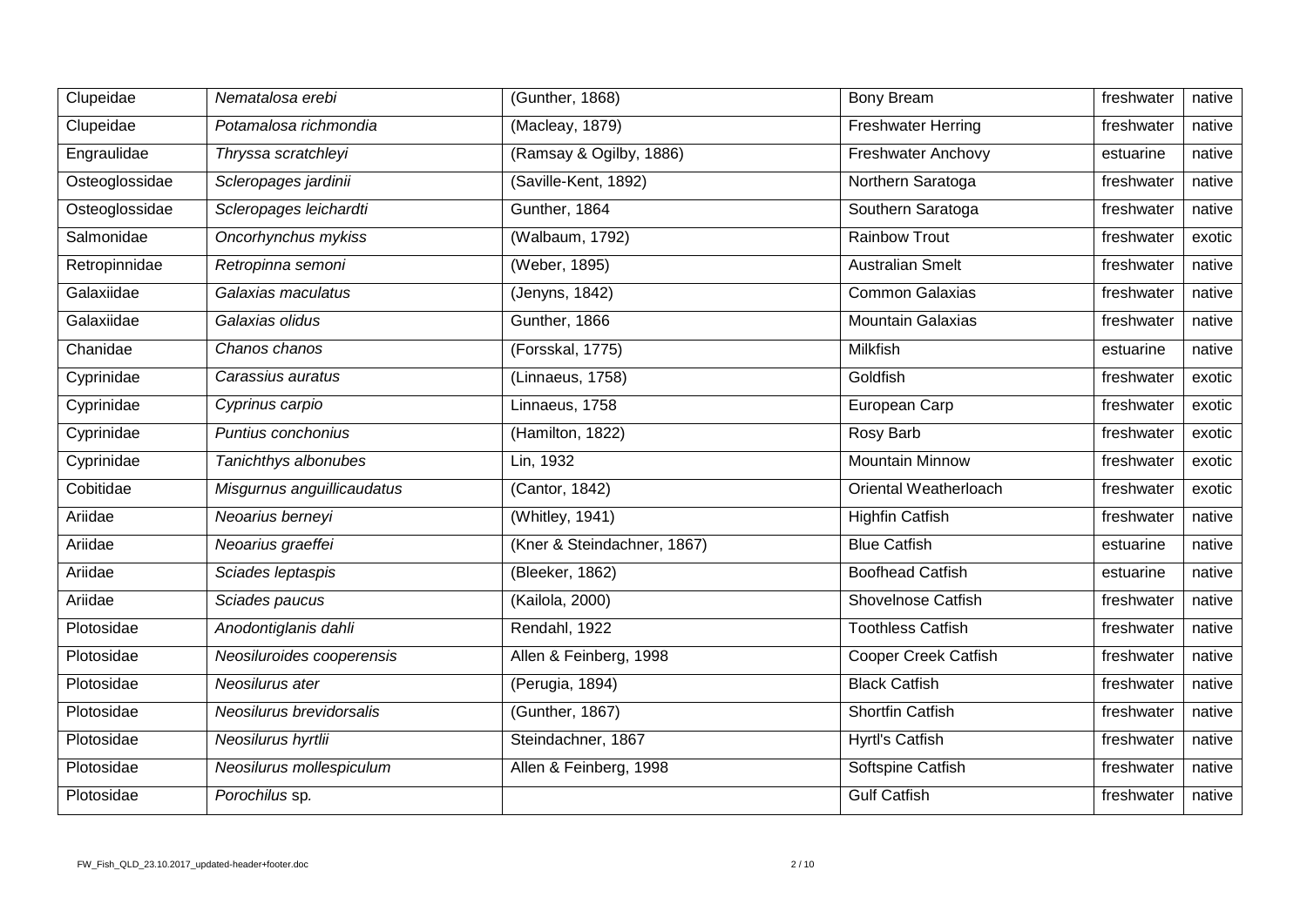| Plotosidae      | Porochilus argenteus             | (Zietz, 1896)                | <b>Silver Catfish</b>             | freshwater | native |
|-----------------|----------------------------------|------------------------------|-----------------------------------|------------|--------|
| Plotosidae      | Porochilus obbesi                | Weber, 1913                  | Obbes' Catfish                    | freshwater | native |
| Plotosidae      | Porochilus rendahli              | (Whitley, 1928)              | Rendahl's Catfish                 | freshwater | native |
| Plotosidae      | Tandanus tandanus                | (Mitchell, 1838)             | <b>Freshwater Catfish</b>         | freshwater | native |
| Plotosidae      | Tandanus tropicanus              | Welsh, Jerry & Burrows, 2014 | <b>Wet Tropics Tandan</b>         | freshwater | native |
| Hemiramphidae   | Arrhamphus sclerolepis           | Gunther, 1866                | Snubnose Garfish                  | estuarine  | native |
| Hemiramphidae   | Zenarchopterus dispar            | (Valenciennes, 1847)         | Spoonfin River Garfish            | estuarine  | native |
| Hemiramphidae   | Zenarchopterus novaeguinae       | (Weber, 1913)                | <b>Fly River Garfish</b>          | freshwater | native |
| Hemiramphidae   | Zenarchopterus rasori            | (Popta, 1912)                | <b>Short River Garfish</b>        | estuarine  | native |
| Belonidae       | Strongylura krefftii             | (Gunther, 1866)              | Freshwater Longtom                | freshwater | native |
| Poeciliidae     | Gambusia holbrooki               | <b>Girard, 1859</b>          | Mosquitofish                      | freshwater | exotic |
| Poeciliidae     | Poecilia latipinna               | (Lesueur, 1821)              | Sailfin Molly                     | freshwater | exotic |
| Poeciliidae     | Poecilia reticulata              | Peters, 1859                 | Guppy                             | freshwater | exotic |
| Poeciliidae     | Xiphophorus hellerii             | Heckel, 1848                 | Swordtail                         | freshwater | exotic |
| Poeciliidae     | Xiphophorus maculatus            | (Gunther, 1866)              | Platy                             | freshwater | exotic |
| Melanotaeniidae | Cairnsichthys rhombosomoides     | (Nichols & Raven, 1928)      | <b>Cairns Rainbowfish</b>         | freshwater | native |
| Melanotaeniidae | Iriatherina werneri              | Meinken, 1974                | <b>Threadfin Rainbowfish</b>      | freshwater | native |
| Melanotaeniidae | Melanotaenia duboulayi           | (Castelnau, 1878)            | <b>Crimsonspotted Rainbowfish</b> | freshwater | native |
| Melanotaeniidae | Melanotaenia eachamensis         | Allen & Cross, 1982          | Lake Eacham Rainbowfish           | freshwater | native |
| Melanotaeniidae | Melanotaenia fluviatilis         | (Castelnau, 1878)            | Murray River Rainbowfish          | freshwater | native |
| Melanotaeniidae | Melanotaenia maccullochi         | Ogilby, 1915                 | McCulloch's Rainbowfish           | freshwater | native |
| Melanotaeniidae | Melanotaenia nigrans             | (Richardson, 1843)           | <b>Blackbanded Rainbowfish</b>    | freshwater | native |
| Melanotaeniidae | Melanotaenia splendida inornata  | (Castelnau, 1875)            | <b>Chequered Rainbowfish</b>      | freshwater | native |
| Melanotaeniidae | Melanotaenia splendida splendida | (Peters, 1866)               | Eastern Rainbowfish               | freshwater | native |
| Melanotaeniidae | Melanotaenia splendida tatei     | (Zietz, 1896)                | <b>Desert Rainbowfish</b>         | freshwater | native |
| Melanotaeniidae | Melanotaenia trifasciata         | (Rendahl, 1922)              | <b>Banded Rainbowfish</b>         | freshwater | native |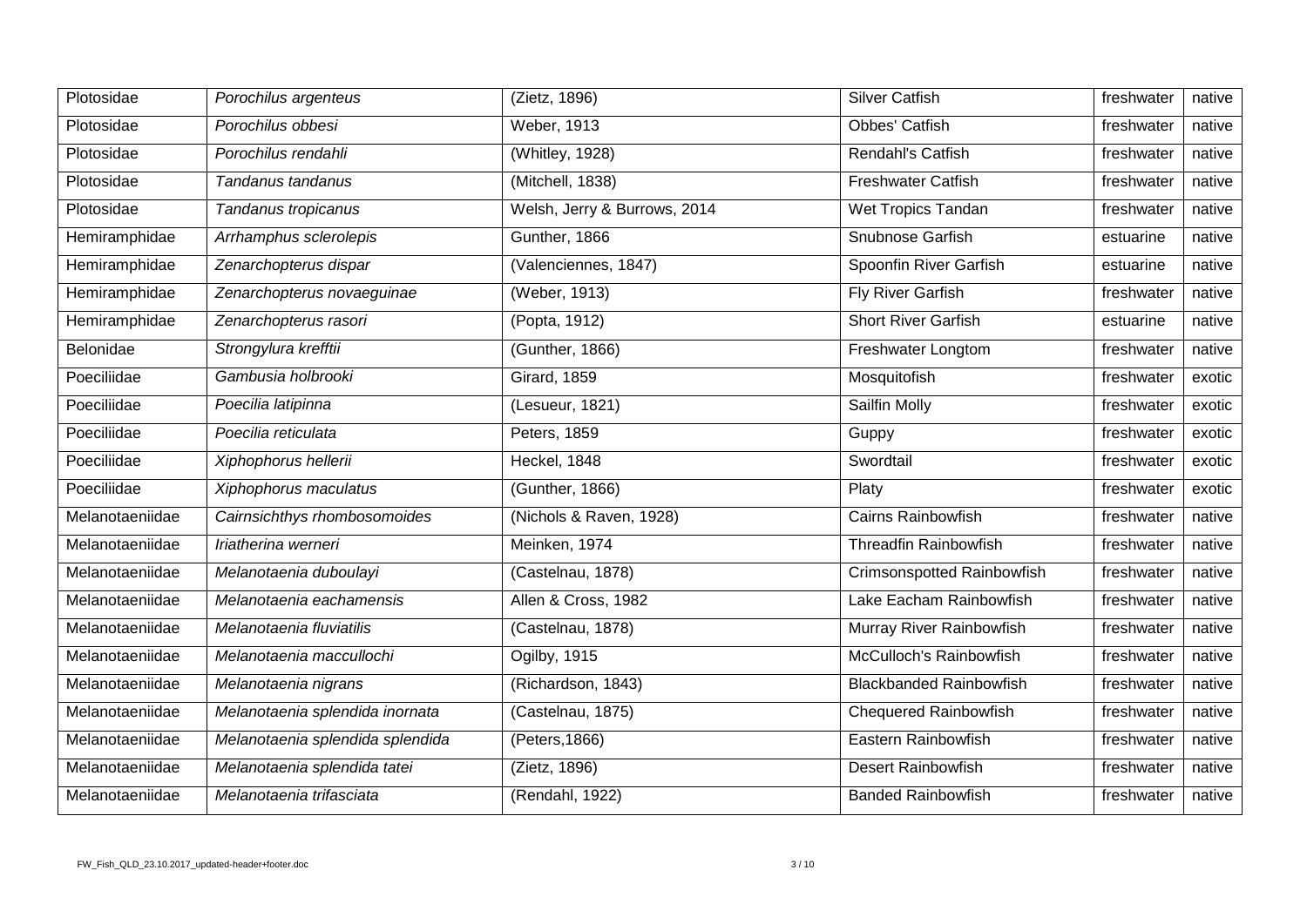| Melanotaeniidae | Melanotaenia utcheensis          | McGuigan, 2001                           | Utchee Rainbowfish          | freshwater | native |
|-----------------|----------------------------------|------------------------------------------|-----------------------------|------------|--------|
| Melanotaeniidae | Rhadinocentrus ornatus           | Regan, 1914                              | <b>Ornate Rainbowfish</b>   | freshwater | native |
| Pseudomugilidae | Pseudomugil cyanodorsalis        | Allen and Sarti, 1983                    | <b>Blueback Blue Eye</b>    | estuarine  | native |
| Pseudomugilidae | Pseudomugil gertrudae            | <b>Weber, 1911</b>                       | Spotted Blue Eye            | freshwater | native |
| Pseudomugilidae | Pseudomugil mellis               | Ivantsoff and Allen, 1982                | Honey Blue Eye              | freshwater | native |
| Pseudomugilidae | Pseudomugil signifer             | Kner, 1866                               | Pacific Blue Eye            | freshwater | native |
| Pseudomugilidae | Pseudomugil tenellus             | Taylor, 1964                             | Delicate Blue Eye           | estuarine  | native |
| Pseudomugilidae | Scaturiginichthys vermeilipinnis | Ivantsoff, Unmack, Saeed & Crowley, 1991 | Redfin Blue Eye             | freshwater | native |
| Atherinidae     | Craterocephalus eyresii          | (Steindachner, 1883)                     | Lake Eyre Hardyhead         | freshwater | native |
| Atherinidae     | Craterocephalus marjoriae        | Whitley, 1948                            | Marjorie's Hardyhead        | freshwater | native |
| Atherinidae     | Craterocephalus munroi           | Crowley & Ivantsoff, 1988                | Munro's Hardyhead           | estuarine  | native |
| Atherinidae     | Craterocephalus stercusmuscarum  | (Gunther, 1867)                          | <b>Flyspecked Hardyhead</b> | freshwater | native |
| Atherinidae     | Craterocephalus stramineus       | (Whitley, 1950)                          | <b>Blackmast</b>            | freshwater | native |
| Syngnathidae    | <b>Hippichthys heptagonus</b>    | Bleeker, 1849                            | Madura Pipefish             | estuarine  | native |
| Syngnathidae    | <b>Hippichthys penicillus</b>    | (Cantor, 1849)                           | <b>Beady Pipefish</b>       | estuarine  | native |
| Syngnathidae    | Hippichthys spicifer             | (Ruppell, 1838)                          | <b>Bellybar Pipefish</b>    | estuarine  | native |
| Syngnathidae    | Microphis brachyurus             | (Bleeker, 1853)                          | Shorttail Pipefish          | freshwater | native |
| Syngnathidae    | Microphis cf leiaspis            | (Bleeker, 1853)                          | Freshwater Pipefish         | freshwater | native |
| Synbranchidae   | Monopterus albus                 | (Zuiew, 1793)                            | <b>Belut</b>                | freshwater | native |
| Synbranchidae   | Ophisternon cf bengalense        | McClelland, 1844                         | Onegill Eel                 | freshwater | native |
| Synbranchidae   | Ophisternon gutturale            | (Richardson, 1845)                       | Swamp Eel                   | freshwater | native |
| Scorpaenidae    | Notesthes robusta                | (Gunther, 1860)                          | <b>Bullrout</b>             | freshwater | native |
| Latidae         | Lates calcarifer                 | (Bloch, 1790)                            | Barramundi                  | estuarine  | native |
| Ambassidae      | Ambassis agassizii               | Steindachner, 1867                       | Agassiz's Glassfish         | freshwater | native |
| Ambassidae      | Ambassis agrammus                | Gunther, 1867                            | Sailfin Glassfish           | freshwater | native |
| Ambassidae      | Ambassis elongatus               | (Castelnau, 1878)                        | Elongate Glassfish          | freshwater | native |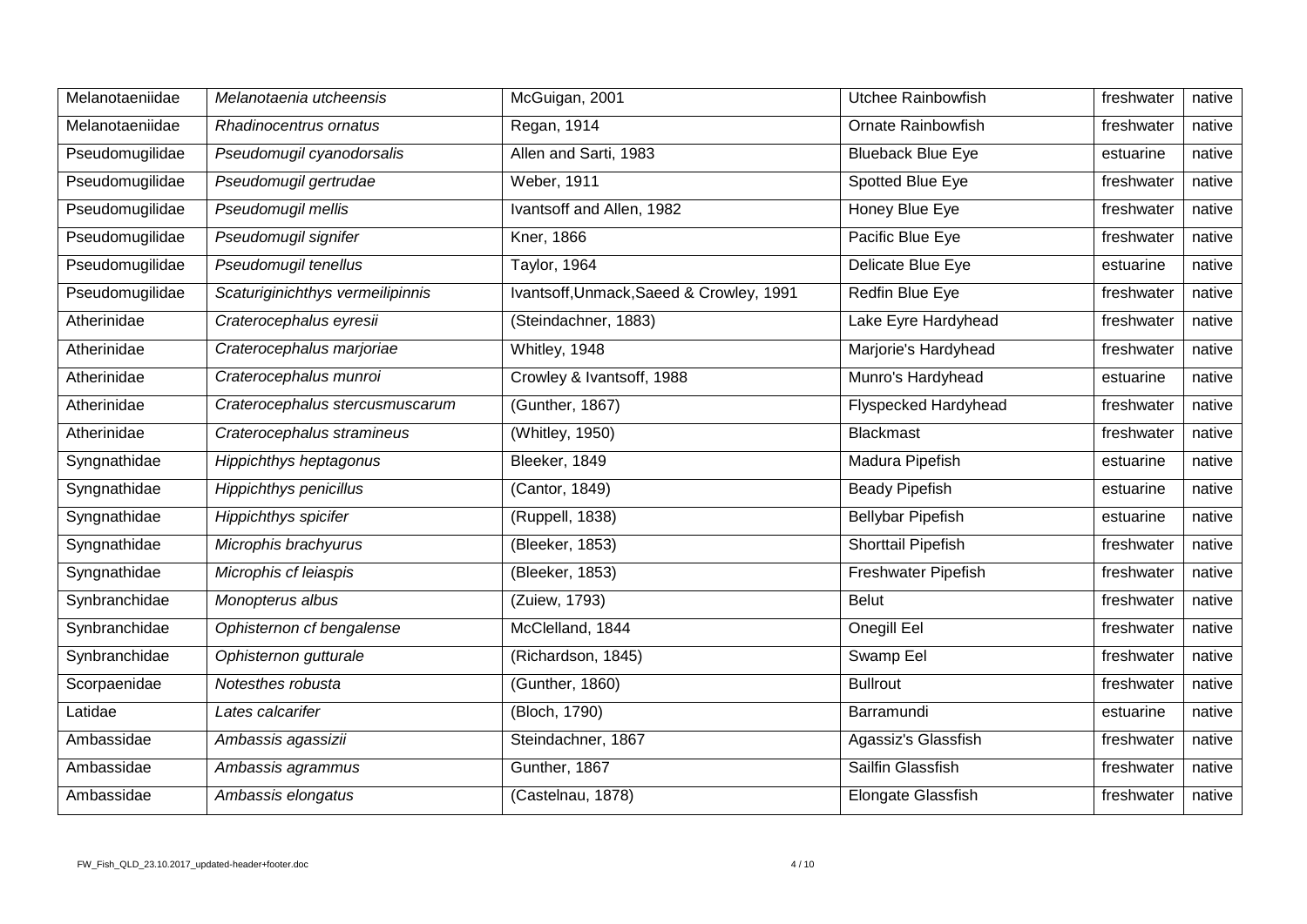| Ambassidae          | Ambassis gymnocephalus       | (Lacepede, 1802)           | <b>Barehead Glassfish</b>        | estuarine  | native |
|---------------------|------------------------------|----------------------------|----------------------------------|------------|--------|
| Ambassidae          | Ambassis interrupta          | Bleeker, 1852              | Longspine Glassfish              | estuarine  | native |
| Ambassidae          | Ambassis macleayi            | (Castelnau, 1878)          | Macleay's Glassfish              | freshwater | native |
| Ambassidae          | Ambassis marianus            | Gunther, 1880              | <b>Estuary Glassfish</b>         | estuarine  | native |
| Ambassidae          | Ambassis miops               | Gunther, 1871              | <b>Flagtail Glassfish</b>        | estuarine  | native |
| Ambassidae          | Ambassis sp.                 |                            | <b>Northwest Glassfish</b>       | freshwater | native |
| Ambassidae          | Ambassis vachellii           | Richardson, 1846           | Vachell's Glassfish              | estuarine  | native |
| Ambassidae          | Denariusa australis          | (Steindachner, 1867)       | Pennyfish                        | freshwater | native |
| Ambassidae          | Parambassis gulliveri        | (Castelnau, 1878)          | <b>Giant Glassfish</b>           | freshwater | native |
| Percichthyidae      | Guyu wujalwujalensis         | Pusey & Kennard, 2001      | <b>Bloomfield River Cod</b>      | freshwater | native |
| Percichthyidae      | Maccullochella mariensis     | Rowland, 1993              | <b>Mary River Cod</b>            | freshwater | native |
| Percichthyidae      | Maccullochella peelii peelii | (Mitchell, 1838)           | <b>Murray Cod</b>                | freshwater | native |
| Percichthyidae      | Macquaria ambigua ambigua    | (Richardson, 1845)         | Murray-Darling Yellowbelly       | freshwater | native |
| Percichthyidae      | Macquaria ambigua oriens     | Musyl & Keenan, 1992       | <b>Fitzroy River Yellowbelly</b> | freshwater | native |
| Percichthyidae      | Macquaria novemaculeata      | (Steindachner, 1866)       | <b>Australian Bass</b>           | freshwater | native |
| Percichthyidae      | Macquaria sp.                |                            | <b>Bulloo River Yellowbelly</b>  | freshwater | native |
| Percichthyidae      | Macquaria sp.                |                            | Lake Eyre Yellowbelly            | freshwater | native |
| Percichthyidae      | Nannoperca oxleyana          | Whitley, 1940              | Oxleyan Pygmy Perch              | freshwater | native |
| Terapontidae        | Amniataba caudavittata       | (Richardson, 1845)         | <b>Yellowtail Grunter</b>        | estuarine  | native |
| Terapontidae        | Amniataba percoides          | (Gunther, 1864)            | <b>Barred Grunter</b>            | freshwater | native |
| Terapontidae        | Bidyanus bidyanus            | (Mitchell, 1838)           | Silver Perch                     | freshwater | native |
| Terapontidae        | Bidyanus welchi              | (McCulloch & Waite, 1917)  | <b>Welch's Grunter</b>           | freshwater | native |
| Terapontidae        | Hephaestus carbo             | (Ogilby & McCulloch, 1916) | <b>Coal Grunter</b>              | freshwater | native |
| <b>Terapontidae</b> | Hephaestus fuliginosus       | (Macleay, 1883)            | Sooty Grunter                    | freshwater | native |
| Terapontidae        | Hephaestes tulliensis        | De Vis, 1884               | <b>Khaki Grunter</b>             | freshwater | native |
| Terapontidae        | Leiopotherapon unicolor      | (Gunther, 1859)            | Spangled Perch                   | freshwater | native |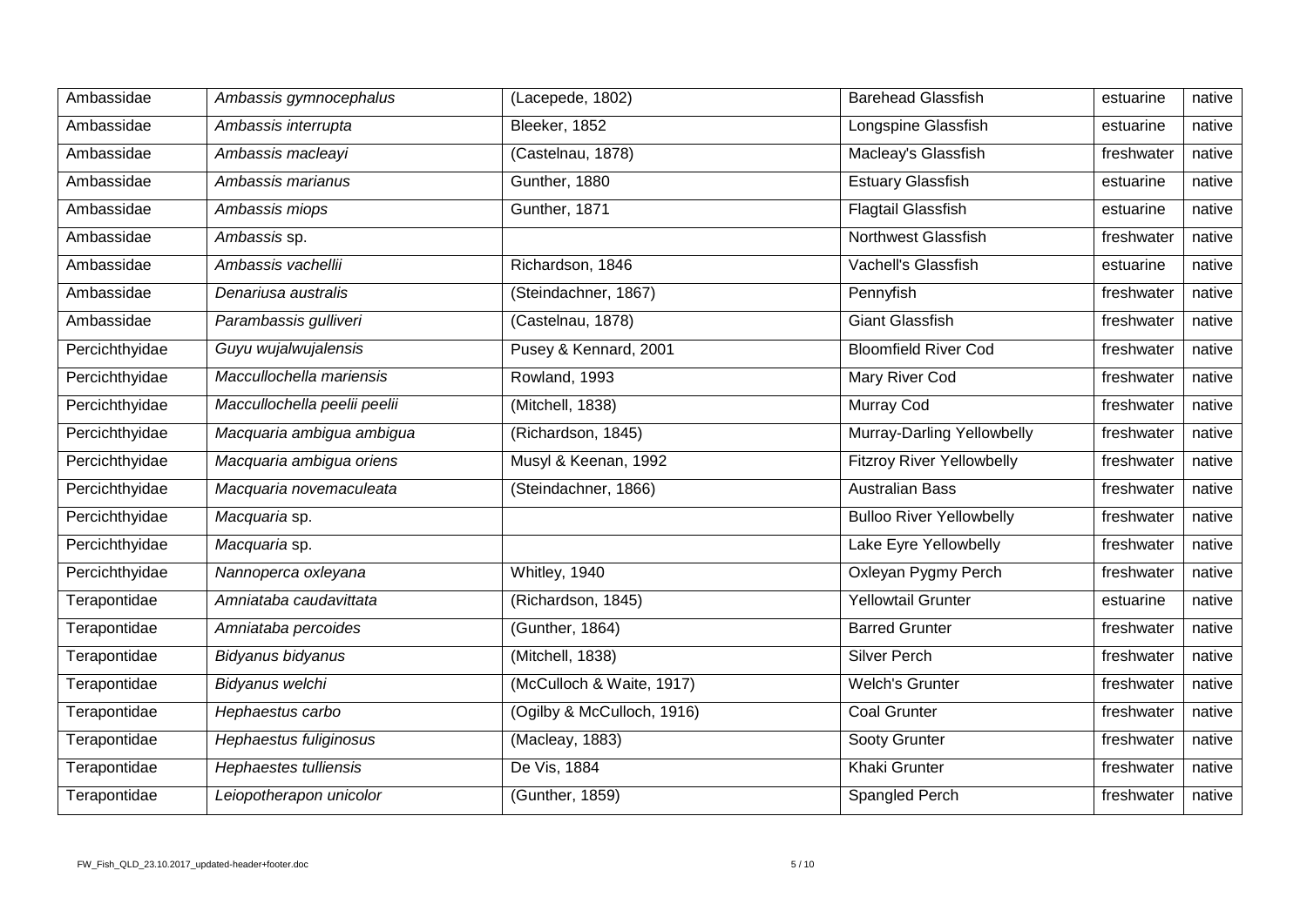| Terapontidae   | Mesopristes argenteus     | (Cuvier, 1829)                 | <b>Silver Grunter</b>         | estuarine  | native |
|----------------|---------------------------|--------------------------------|-------------------------------|------------|--------|
| Terapontidae   | Pingalla gilberti         | Whitley, 1955                  | Gilbert's Grunter             | freshwater | native |
| Terapontidae   | Pingalla lorentzi         | (Weber, 1910)                  | Lorentz's Grunter             | freshwater | native |
| Terapontidae   | Scortum barcoo            | (McCulloch & Waite, 1917)      | <b>Barcoo Grunter</b>         | freshwater | native |
| Terapontidae   | Scortum hillii            | (Castelnau, 1878)              | Leathery Grunter              | freshwater | native |
| Terapontidae   | Scortum ogilbyi           | Whitley, 1951                  | <b>Gulf Grunter</b>           | freshwater | native |
| Terapontidae   | Scortum parviceps         | (Macleay, 1883)                | <b>Smallhead Grunter</b>      | freshwater | native |
| Terapontidae   | Terapon jarbua            | (Forsskal, 1775)               | <b>Crescent Grunter</b>       | estuarine  | native |
| Terapontidae   | Variichthys lacustris     | (Mees & Kailola, 1977)         | Lake Grunter                  | freshwater | native |
| Kuhliidae      | Kuhlia marginata          | (Cuvier, 1829)                 | Spotted Flagtail              | estuarine  | native |
| Kuhliidae      | Kuhlia munda              | (De Vis, 1884)                 | <b>Silver Flagtail</b>        | estuarine  | native |
| Kuhliidae      | Kuhlia rupestris          | (Lacepede, 1802)               | Jungle Perch                  | freshwater | native |
| Apogonidae     | Yarika hyalosoma          | (Bleeker, 1852)                | Mangrove Cardinalfish         | estuarine  | native |
| Apogonidae     | Glossamia aprion          | (Richardson, 1842)             | Mouth Almighty                | freshwater | native |
| Sillaginidae   | Sillago sihama            | (Forsskal, 1775)               | Northern Whiting              | marine     | native |
| Carangidae     | Caranx sexfasciatus       | Quoy & Gaimard, 1825           | <b>Bigeye Trevally</b>        | marine     | native |
| Leiognathidae  | Leiognathus equulus       | (Forsskal, 1775)               | Common Ponyfish               | marine     | native |
| Lutjanidae     | Lutjanus argentimaculatus | (Forsskal, 1775)               | Mangrove Jack                 | marine     | native |
| Gerreidae      | Gerres filamentosus       | <b>Cuvier, 1829</b>            | <b>Threadfin Silver Biddy</b> | marine     | native |
| Sparidae       | Acanthopagrus australis   | (Gunther, 1859)                | Yellowfin Bream               | marine     | native |
| Sparidae       | Acanthopagrus pacificus   | Iwatsuki, Kume & Yoshino, 2010 | Pikey Bream                   | marine     | native |
| Sciaenidae     | Nibea microgenys          | Sasaki, 1992                   | Smallmouth Jewfish            | estuarine  | native |
| Sciaenidae     | Nibea squamosa            | Sasaki, 1992                   | Scaly Jewfish                 | estuarine  | native |
| Monodactylidae | Monodactylus argenteus    | (Linnaeus, 1758)               | Diamondfish                   | marine     | native |
| Toxotidae      | Toxotes chatareus         | (Hamilton, 1822)               | Sevenspot Archerfish          | freshwater | native |
| Toxotidae      | Toxotes jaculatrix        | (Pallas, 1767)                 | <b>Banded Archerfish</b>      | estuarine  | native |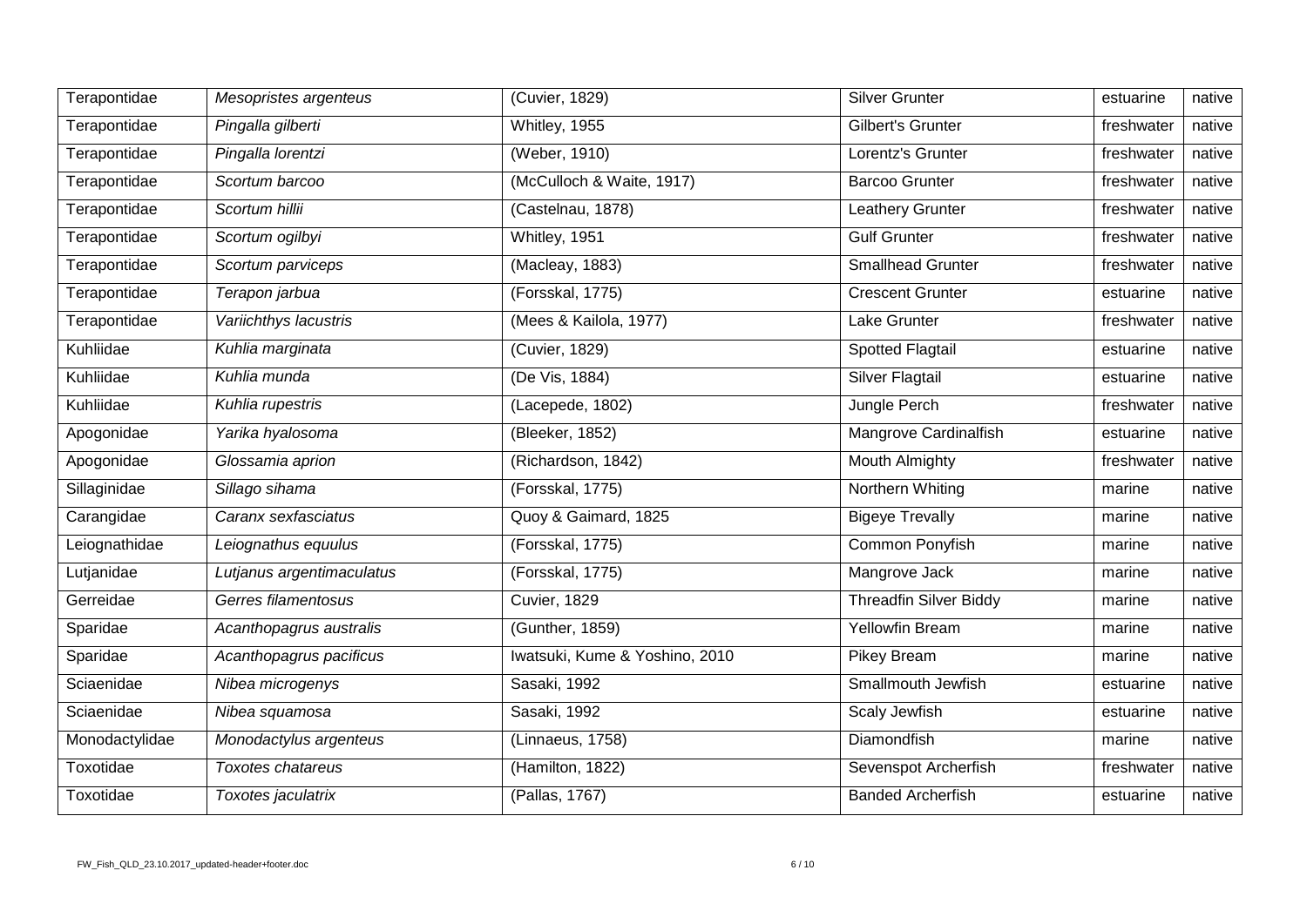| Scatophagidae | Scatophagus argus          | (Linnaeus, 1766)       | Spotted Scat                  | estuarine  | native |
|---------------|----------------------------|------------------------|-------------------------------|------------|--------|
| Scatophagidae | Selenotoca multifasciata   | (Richardson, 1846)     | <b>Striped Scat</b>           | estuarine  | native |
| Cichlidae     | Amatitlania nigrofasciata  | (Gunther, 1867)        | <b>Convict Cichlid</b>        | freshwater | exotic |
| Cichlidae     | Amphilophus citrinellus    | (Gunther, 1864)        | Midas Cichlid                 | freshwater | exotic |
| Cichlidae     | Amphilophus labiatus       | (Gunther, 1864)        | <b>Red Devil</b>              | freshwater | exotic |
| Cichlidae     | Amphilophus macracanthus   | (Gunther, 1864)        | <b>Firemouth Cichlid</b>      | freshwater | exotic |
| Cichlidae     | Andinoacara pulcher        | (Gill, 1858)           | <b>Blue Acara</b>             | freshwater | exotic |
| Cichlidae     | Andinoacara rivulatus      | (Gunther, 1860)        | <b>Green Terror</b>           | freshwater | exotic |
| Cichlidae     | Astatotilapia burtoni      | (Gunther, 1894)        | Burton's Haplochromis         | freshwater | exotic |
| Cichlidae     | Astronotus ocellatus       | (Agassiz, 1831)        | Oscar                         | freshwater | exotic |
| Cichlidae     | Geophagus brasiliensis     | (Quoy & Gaimard, 1824) | <b>Pearl Cichlid</b>          | freshwater | exotic |
| Cichlidae     | Hemichromis guttatus       | (Gunther, 1862)        | <b>Jewel Cichlid</b>          | freshwater | exotic |
| Cichlidae     | Heros severus              | Heckel, 1840           | <b>Green Severum</b>          | freshwater | exotic |
| Cichlidae     | Oreochromis mossambicus    | (Peters, 1852)         | Tilapia                       | freshwater | exotic |
| Cichlidae     | Tilapia mariae             | Boulenger, 1899        | Spotted Tilapia               | freshwater | exotic |
| Pomacentridae | Neopomacentrus taeniurus   | (Bleeker, 1856)        | Freshwater Damselfish         | estuarine  | native |
| Gadopsidae    | Gadopsis marmoratus        | Richardson, 1848       | <b>River Blackfish</b>        | freshwater | native |
| Mugilidae     | Liza alata                 | (Steindachner, 1892)   | <b>Diamond Mullet</b>         | estuarine  | native |
| Mugilidae     | Liza subviridis            | (Valenciennes, 1836)   | <b>Greenback Mullet</b>       | marine     | native |
| Mugilidae     | Mugil cephalus             | Linnaeus, 1758         | Sea Mullet                    | marine     | native |
| Mugilidae     | Trachystoma petardi        | (Castelnau, 1875)      | <b>Pinkeye Mullet</b>         | freshwater | native |
| Gobiidae      | Awaous acritosus           | Watson, 1994           | Roman-nose Goby               | freshwater | native |
| Gobiidae      | Chlamydogobius micropterus | Larson, 1995           | <b>Elizabeth Springs Goby</b> | freshwater | native |
| Gobiidae      | Chlamydogobius ranunculus  | Larson, 1995           | <b>Tadpole Goby</b>           | estuarine  | native |
| Gobiidae      | Chlamydogobius squamigenus | Larson, 1995           | <b>Edgbaston Goby</b>         | freshwater | native |
| Gobiidae      | Exyrias puntang            | (Bleeker, 1851)        | <b>Puntang Goby</b>           | marine     | native |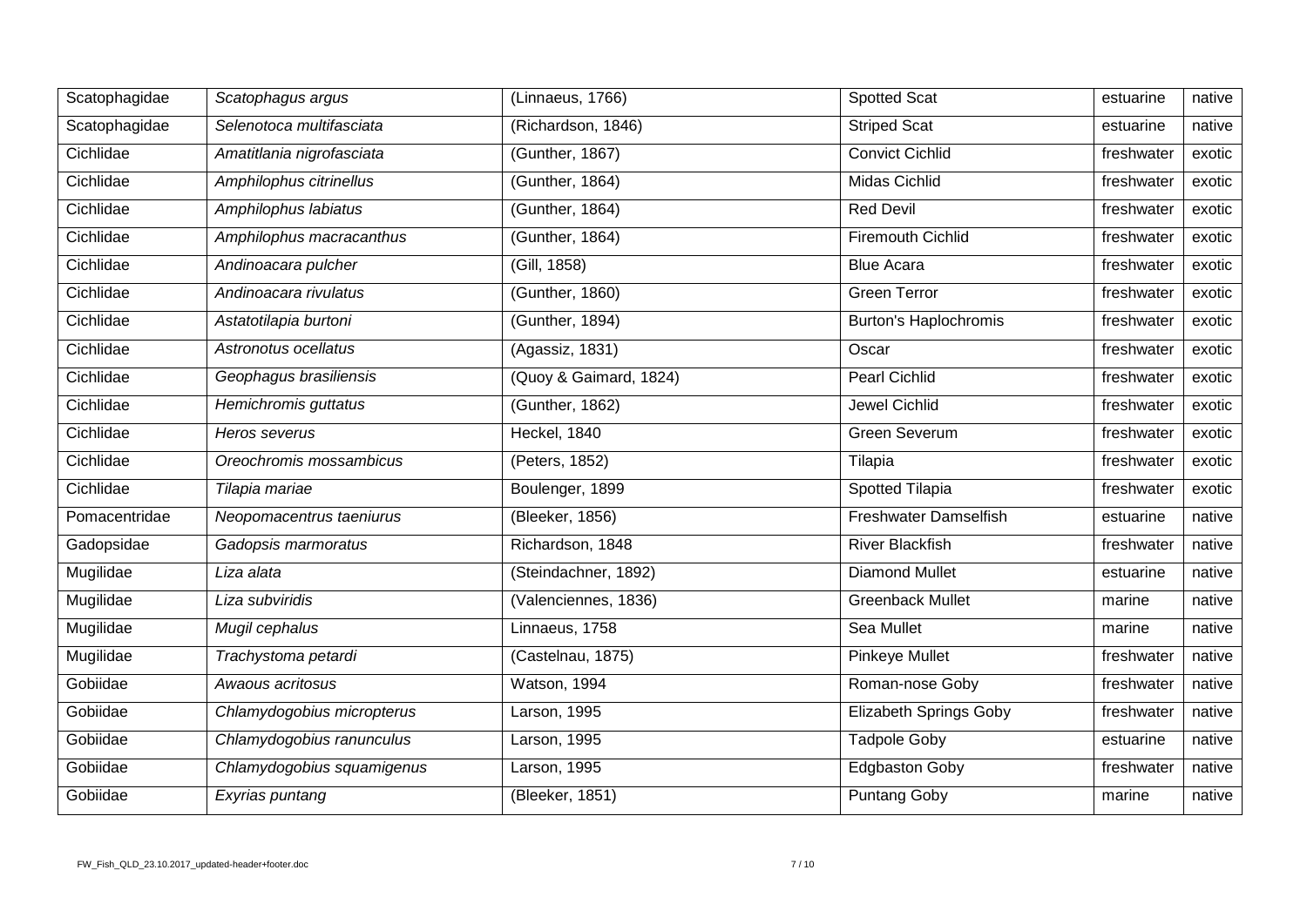| Gobiidae | Glossogobius aureus             | Akihito & Meguro, 1975       | <b>Golden Flathead Goby</b>        | freshwater | native |
|----------|---------------------------------|------------------------------|------------------------------------|------------|--------|
| Gobiidae | Glossogobius bellendenensis     | Hoese & Allen, 2009          | Mulgrave Goby                      | freshwater | native |
| Gobiidae | Glossogobius bicirrhosus        | (Weber, 1894)                | <b>Bearded Flathead Goby</b>       | estuarine  | native |
| Gobiidae | Glossogobius circumspectus      | (Macleay, 1883)              | <b>Mangrove Flathead Goby</b>      | estuarine  | native |
| Gobiidae | Glossogobius concavifrons       | (Ramsay & Ogilby, 1886)      | <b>Concave Flathead Goby</b>       | freshwater | native |
| Gobiidae | Glossogobius giurus             | (Hamilton, 1822)             | Tank Goby                          | freshwater | native |
| Gobiidae | Glossogobius illimis            | Hoese & Allen, 2011          | <b>False Celebes Flathead Goby</b> | freshwater | native |
| Gobiidae | Glossogobius munroi             | Hoese & Allen, 2011          | Munro's Flathead Goby              | freshwater | native |
| Gobiidae | Glossogobius nanus              | Hoese, Allen & Hadiaty, 2017 | <b>Dwarf Flathead Goby</b>         | freshwater | native |
| Gobiidae | Lophogobius bleekeri            | Popta, 1921                  | Dark Mangrovegoby                  | estuarine  | native |
| Gobiidae | Mugilogobius mertoni            | (Weber, 1911)                | Chequered Mangrovegoby             | estuarine  | native |
| Gobiidae | Mugilogobius notospilus         | (Gunther, 1877)              | Freshwater Mangrovegoby            | estuarine  | native |
| Gobiidae | Mugilogobius platynotus         | (Gunther, 1861)              | Flatback Mangrovegoby              | estuarine  | native |
| Gobiidae | Mugilogobius platystomus        | (Gunther, 1872)              | <b>Island Mangrovegoby</b>         | estuarine  | native |
| Gobiidae | Mugilogobius stigmaticus        | (De Vis, 1884)               | <b>Blackspot Mangrovegoby</b>      | estuarine  | native |
| Gobiidae | Mugilogobius wilsoni            | Larson, 2001                 | Wilson's Mangrovegoby              | estuarine  | native |
| Gobiidae | Periophthalmus argentilineatus  | Valenciennes, 1837           | <b>Silverlined Mudskipper</b>      | estuarine  | native |
| Gobiidae | Periophthalmus novaeguineaensis | Eggert, 1935                 | New Guinea Mudskipper              | estuarine  | native |
| Gobiidae | Periophthalmus weberi           | Eggert, 1935                 | Weber's Mudskipper                 | estuarine  | native |
| Gobiidae | Psammogobius biocellatus        | (Valenciennes, 1837)         | Sleepy Goby                        | estuarine  | native |
| Gobiidae | Pseudogobius sp.                |                              | <b>Bluespot Goby</b>               | estuarine  | native |
| Gobiidae | Redigobius balteatus            | (Herre, 1935)                | Rhinohorn Goby                     | estuarine  | native |
| Gobiidae | Redigobius bikolanus            | (Herre, 1927)                | Speckled Goby                      | estuarine  | native |
| Gobiidae | Redigobius chrysosoma           | (Gunther, 1875)              | Spotfin Goby                       | freshwater | native |
| Gobiidae | Redigobius macrostoma           | (Gunther, 1861)              | Largemouth Goby                    | estuarine  | native |
| Gobiidae | Schismatogobius hoesei          | Keith, Lord & Larson, 2017   | <b>Hoese's Scaleless Goby</b>      | freshwater | native |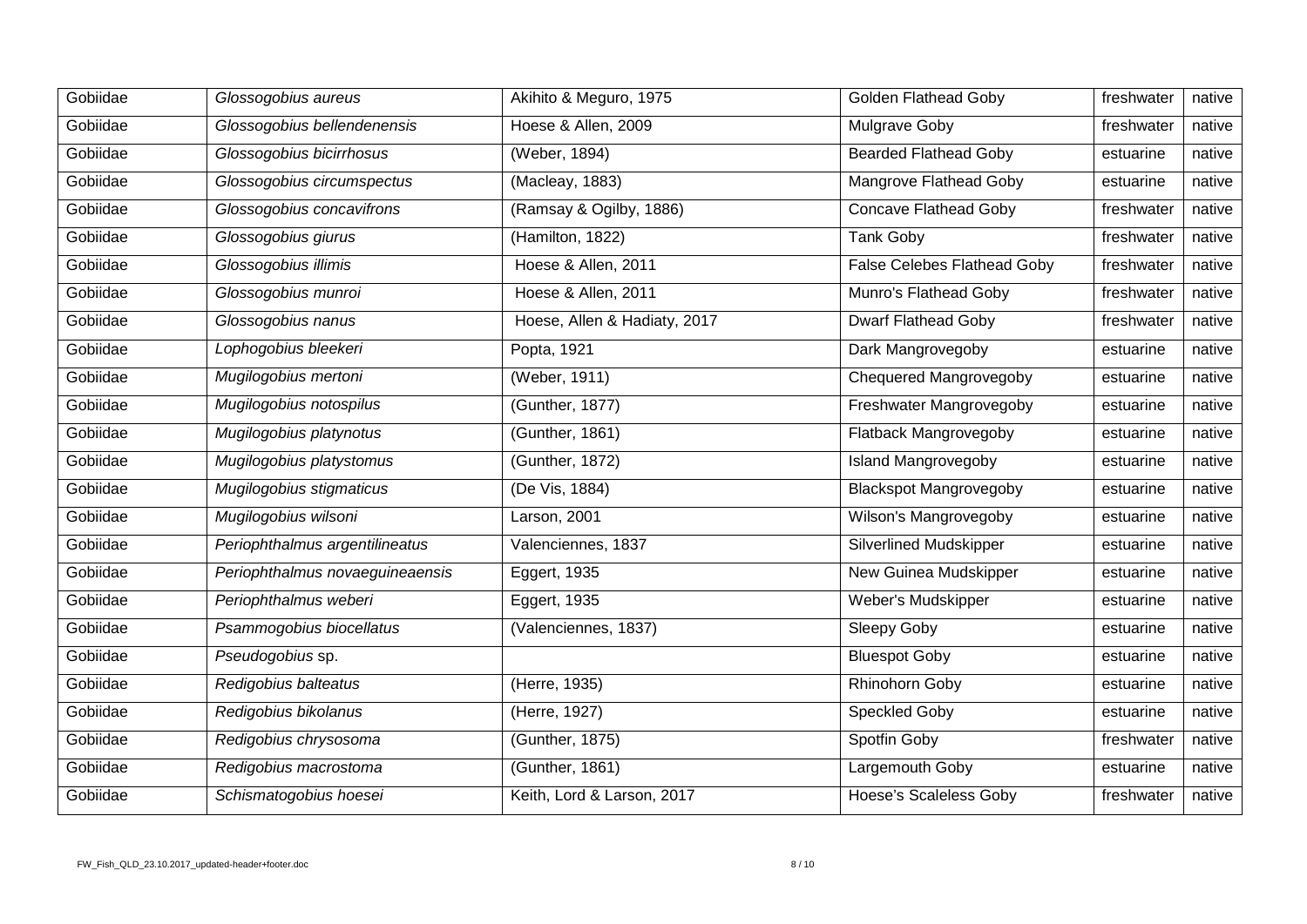| Gobiidae   | Sicyopterus lagocephalus | (Pallas, 1770)           | <b>Blue Streamgoby</b>          | freshwater | native |
|------------|--------------------------|--------------------------|---------------------------------|------------|--------|
| Gobiidae   | Sicyopus discordipinnis  | Watson, 1995             | Rockclimbing Goby               | freshwater | native |
| Gobiidae   | Smilosicyopus leprurus   | (Sakai & Nakamura, 1979) | Specklefin Rockclimbing Goby    | freshwater | native |
| Gobiidae   | Stenogobius sp.          |                          | <b>Teardrop Goby</b>            | estuarine  | native |
| Gobiidae   | Stiphodon pelewensis     | Herre, 1936              | Palauan Cling Goby              | freshwater | native |
| Gobiidae   | Stiphodon rutilaureus    | Watson, 1996             | Golden-red Cling Goby           | freshwater | native |
| Gobiidae   | Stiphodon semoni         | <b>Weber, 1895</b>       | <b>Opal Cling Goby</b>          | freshwater | native |
| Gobiidae   | Stiphodon surrufus       | Watson & Kottelat, 1995  | <b>Emerald Cling Goby</b>       | freshwater | native |
| Gobiidae   | Yongeichthys nebulosus   | (Forsskal, 1775)         | <b>Hairfin Goby</b>             | marine     | native |
| Eleotridae | Bostrychus zonatus       | Weber, 1907              | Sunset Gudgeon                  | freshwater | native |
| Eleotridae | Bunaka gyrinoides        | (Bleeker, 1853)          | Greenback Gudgeon               | freshwater | native |
| Eleotridae | <b>Butis butis</b>       | (Hamilton, 1822)         | <b>Crimsontip Gudgeon</b>       | estuarine  | native |
| Eleotridae | Eleotris acanthopoma     | Bleeker, 1853            | Spinecheek Gudgeon              | estuarine  | native |
| Eleotridae | Eleotris fusca           | (Forster, 1801)          | Brown Spinecheek Gudgeon        | estuarine  | native |
| Eleotridae | Eleotris melanosoma      | Bleeker, 1852            | <b>Black Spinecheek Gudgeon</b> | freshwater | native |
| Eleotridae | Giurus margaritacea      | (Valenciennes, 1837)     | Snakehead Gudgeon               | freshwater | native |
| Eleotridae | Gobiomorphus australis   | (Krefft, 1864)           | <b>Striped Gudgeon</b>          | freshwater | native |
| Eleotridae | Gobiomorphus coxii       | (Krefft, 1864)           | Cox's Gudgeon                   | freshwater | native |
| Eleotridae | Hypseleotris compressa   | (Krefft, 1864)           | <b>Empire Gudgeon</b>           | freshwater | native |
| Eleotridae | Hypseleotris galii       | (Ogilby, 1898)           | <b>Firetail Gudgeon</b>         | freshwater | native |
| Eleotridae | Hypseleotris klunzingeri | (Ogilby, 1898)           | Western Carp Gudgeon            | freshwater | native |
| Eleotridae | Hypseleotris species 1   |                          | Midgley's Carp Gudgeon          | freshwater | native |
| Eleotridae | Hypseleotris species 2   |                          | Lake's Carp Gudgeon             | freshwater | native |
| Eleotridae | Hypseleotris species 3   |                          | Murray-Darling Carp Gudgeon     | freshwater | native |
| Eleotridae | Mogurnda adspersa        | (Castelnau, 1878)        | Southern Purplespotted Gudgeon  | freshwater | native |
| Eleotridae | Mogurnda clivicola       | Allen & Jenkins, 1999    | Flinders Ranges Mogurnda        | freshwater | native |